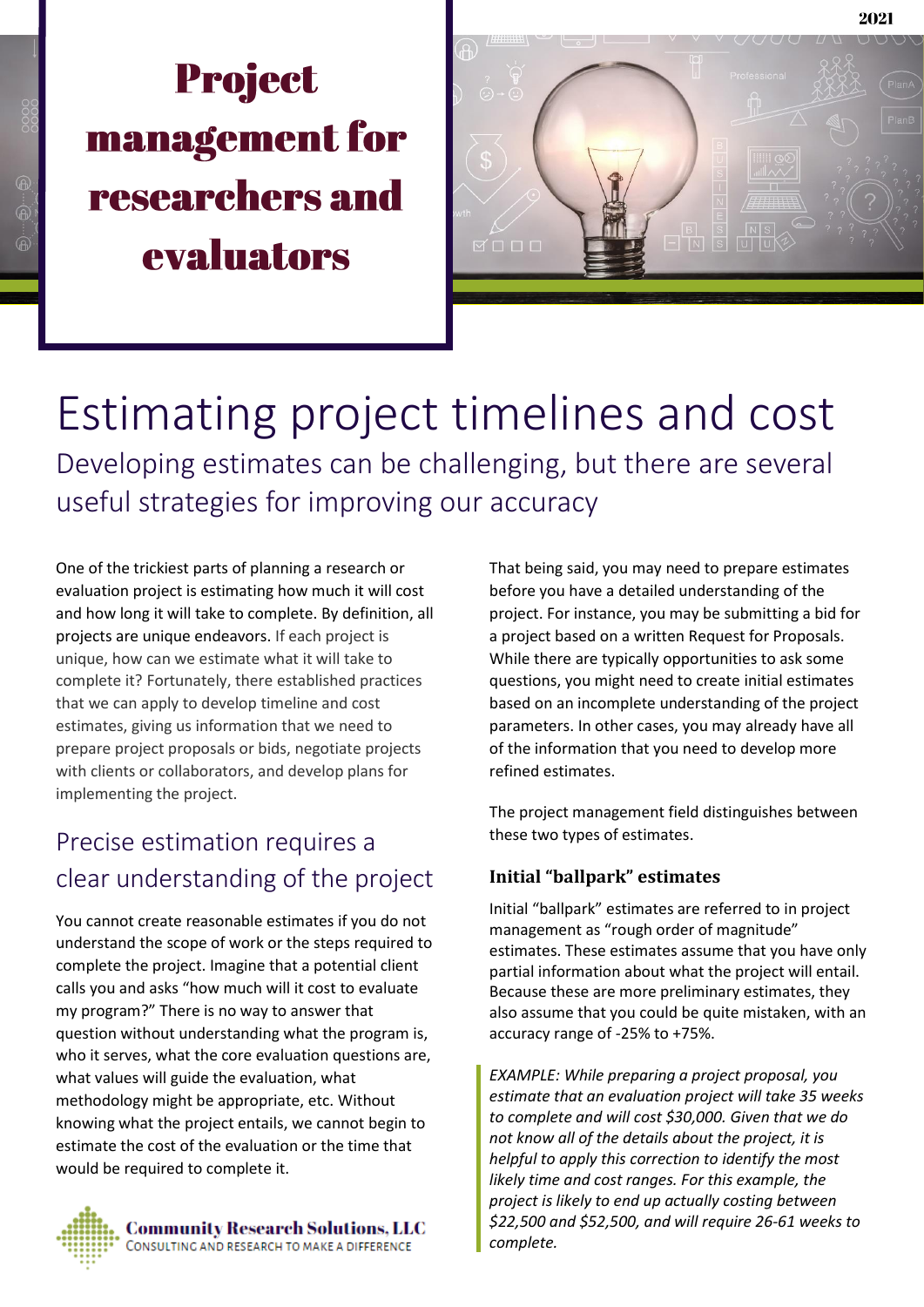With such wide ranges, why bother creating a rough order of magnitude estimate at all? This can actually be a very useful step to take when creating initial project bids or estimates. In this example, if you know the potential client needs to have the project done for under \$35,000, you can make a more informed decision about your level of confidence.

While your estimate falls under their spending limit, your upper end estimate is considerably higher. This does not mean that you need to change your bid, though you may decide to. However, it will give you a sense of the degree of risk that you may be taking on, or inform the way that you negotiate the actual scope of work so that you are more likely to be able to complete the project on budget.

#### **More definitive estimates**

Once you have a more complete understanding of a project scope and tasks, you can create a more refined estimate. Even with this detail, your estimates are still just that…estimates. However, with more information about the project you can reduce the margin of error dramatically. "Definitive estimates" – that is those based on a more detailed understanding of the project requirements - are generally considered to have an accuracy range of -10% to +15%.

*EXAMPLE: Based on your updated assessment of the project, you now estimate that it will take 30 weeks to complete and will cost \$34,000. Applying this correction to your estimate, you can feel fairly confident that your actual timeline will be 27-35 weeks and your actual cost will be \$30,600-\$39,100.*

### You can use multiple strategies to create estimates

So, how do we create these initial estimates for a project? In some cases, we may be able to simply roll up fairly exact costs. For instance, if you subcontract interviewing to someone who will charge you \$75 per interview, and you need 25 interviews to be done, you know that you will need to budget \$1,875 for that activity. If you have specific costs or timelines for each activity, you can simply roll these estimates together to come up with your overall projections.

However, more often we need to estimate tasks that are not quite as clearly defined. For instance, how many hours do we think we will really need to code

and analyze 50 qualitative interviews? How long will it take to write up a summary of our research findings? If we are hoping to do a series of one-on-one interviews with project stakeholders, how long should we allocate to engagement and recruitment?

There are several general strategies we can use to generate these estimates:

One strategy is to rely on **historical data** that documents the timelines and costs we needed to do the same work in the past. Historical documentation can be very accurate (assuming that there have not been significant changes in how the work would be conducted). For instance, perhaps you have analyzed a consistent set of program data each year as part of a multi-year grant. Assuming that the type of data and the way that you will obtain it have not changed over time, historical records regarding timelines and costs should be very helpful in creating current estimates.

Historical data is most useful when we are repeating a project or task that we have done previously. As professional researchers or evaluators, we know that we are often creating new approaches and techniques, designed to meet the specific needs of a program or stakeholders.

If you do not have relevant historical data, consider whether you have **analogous data** that would inform estimates. You may not have done this precise task before, but have you done something similar? For example, perhaps the focus groups that you recently completed with participants in a parent support program would provide some initial estimates for a new project that requires focus groups with teachers participating in a training program.

Another option for developing estimates is to rely on **expert judgment,** which uses the guidance of specialists with experience in completing related tasks. Depending on your background and expertise, you may possess the expert judgment needed to develop project estimates. However, if you are just beginning to work in the field of evaluation or research, or you are using methods or approaches with which you have less familiarity, you may need guidance from others. Talk to other more experienced researchers, or look for published best practice guides to inform your estimation.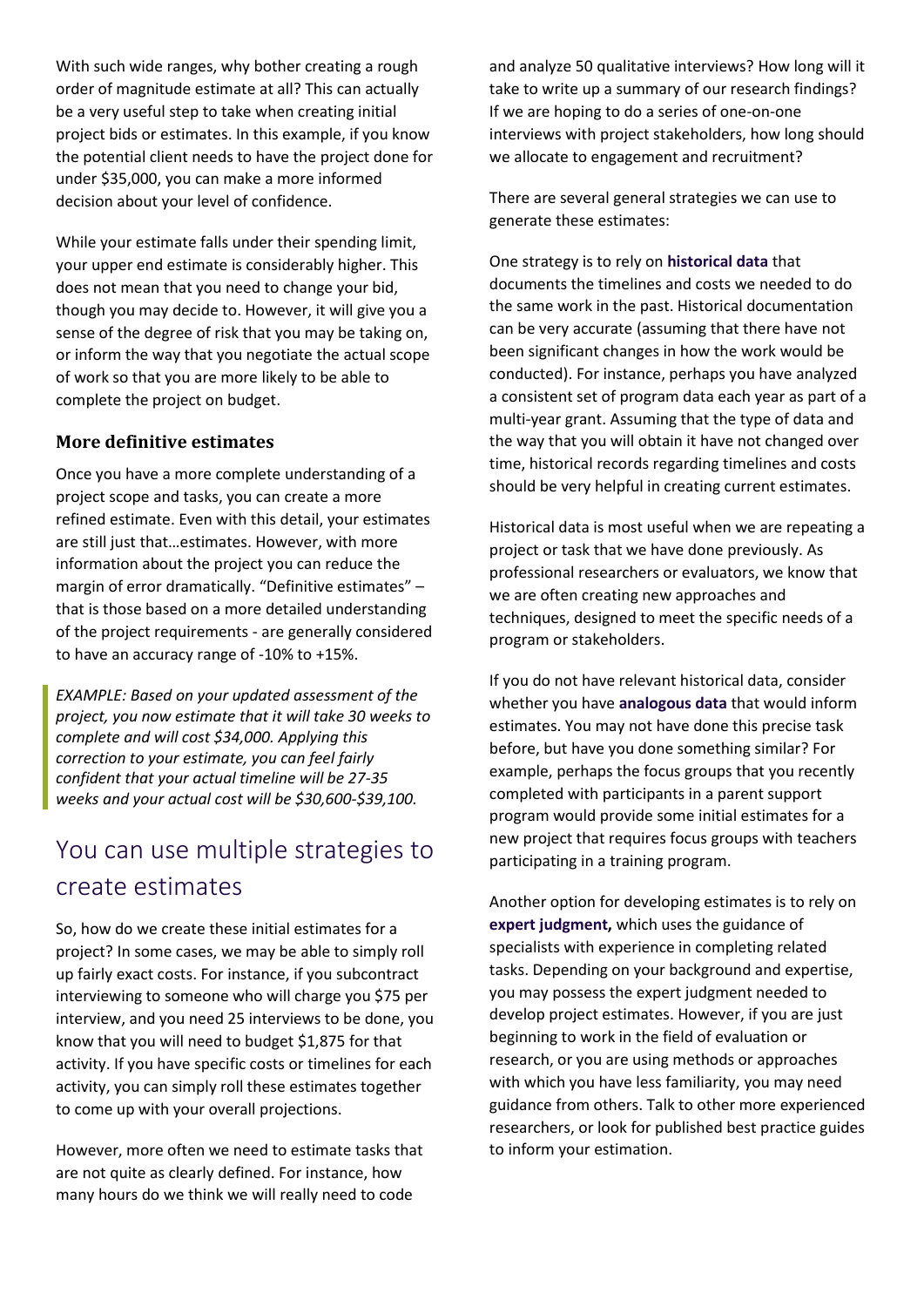## Tips for estimating project time and cost



#### **Involve others in the estimation process**

Talk to your client, colleagues, or collaborators about how the project will be completed. Try to avoid basing estimations solely on your assumptions about what is needed or how the project will unfold. Share your initial ideas and work plan, so that others can help fill in missing details, clarify misunderstandings, and provide input.



#### **Develop a Work Breakdown Structure**

To develop more accurate estimates of project cost and time, you need to have a detailed understanding of each task that needs to be completed. It is extremely helpful to create a Work Breakdown Structure to identify each major component and task required to complete the project. [See the tip sheet in this series on "Developing Work Breakdown Structures" for more information about what these are, and how to create them].



#### **Build your library of historical documentation over time**

As you implement projects, keep records of your actual costs and timelines, and how these compared to your estimates. Use project debriefings to discuss these results, and to identify strategies for making more reliable estimates in the future. [See the tip sheet in this series on "Identifying lessons learned" for more information about project debriefings].

#### **Adjust your estimate based on your team's experience**

When relying on historical or analogous data, consider whether your project team has more experience than they had on earlier projects, which may reduce the cost and time to implement. On the other hand, if you have a team that is relatively new, or using methods that are new to them (i.e., data collection methods, analysis approaches, data visualization systems, etc.), take that into account when doing your estimate. Build in time to reflect the learning curve, and time that may be needed for training and mentoring of the team.



#### **Document your assumptions**

As you create your estimates, note any assumptions that you make about how the work will unfold. What are the conditions that need to be in place in order for you to complete the project within this time and cost estimate? As you implement the project, monitor whether your assumptions are accurate and determine whether you may need to adjust your estimates if work is not proceeding as you had planned.



#### **Avoid the tendency to underestimate**

As we develop estimated budgets and timelines, it is typical that we underestimate things that might go wrong, and overestimate our ability to complete projects quickly and easily. As a result, initial budgets and timelines are often underestimates. Most clients and collaborators will not mind if the project takes less time or costs less money than anticipated. However, we want to be cautious about overpromising due to underestimating.



#### **Consider both the amount of effort and task duration when determining timelines**

When creating a timeline, consider both the number of hours needed to complete a task and the actual duration (time from beginning to end) for this activity. For instance, you may determine that qualitative coding of interview data will take 80 hours to complete. However, because you have other project tasks to work on concurrently, it may take six weeks for you to complete the coding. You can budget for 80 hours, but will need to allow six weeks in your timeline.